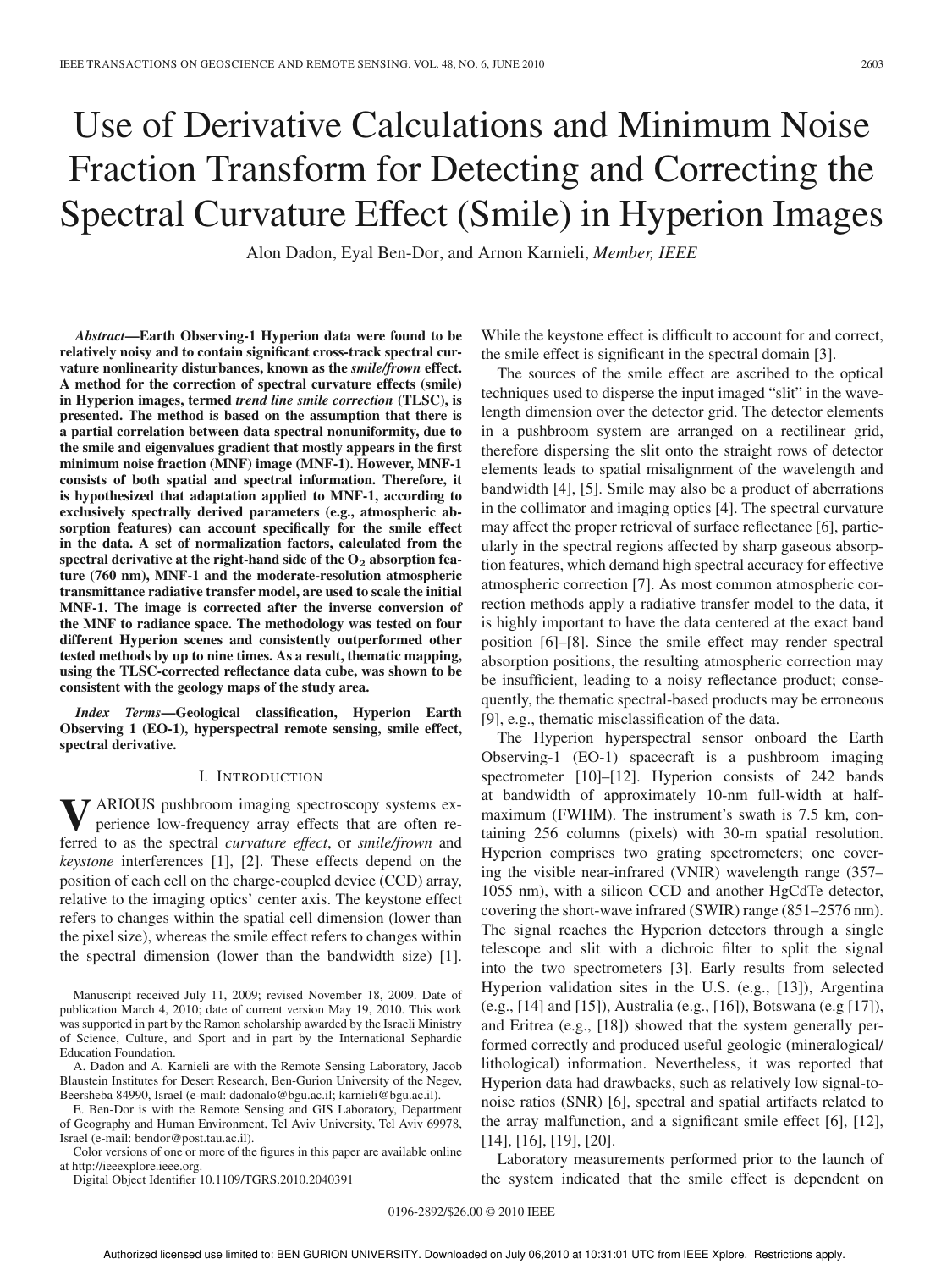the pixel position (column) in the cross-track direction of the Hyperion image and on different magnitudes at the VNIR and SWIR detectors [21]. Throughout the Hyperion operations, peak-to-peak smile differences of less than 1 nm have been observed in the SWIR wavelengths and 2.6–4.25 nm in the VNIR detector wavelengths [6], [20]. Considering the high spectral resolution of the Hyperion output (10.0–11.5 nm), such spectral differences in the VNIR are significant and cannot be ignored for further analysis [20]. Moreover, the smile effect may vary from one image to another [20]. Therefore, it is not possible to use prelaunch correction functions. Due to Hyperion malfunctions and low SNR, not much experience has been gained with the instrument and the smile effect remains a considerable challenge for the scientific community [4], [10], [22].

The smile effect in Hyperion data is not evident in a single band, since the spectral shifts are less than a bandwidth. Therefore, detecting the smile effect in the data is not a trivial task. The smile effect becomes apparent in spectral calibration stages in terms of sensitivity of radiance measurements in spectral regions with sharp radiance changes (e.g., atmospheric absorption features). Several studies [5], [7], [15], [23] demonstrated how the relatively homogeneous absorption features of atmosphere gasses may serve as indicators for the smile effect.

Soon after the EO-1 launch, a brightness variation in the minimum noise fraction (MNF) transformations [24] (normally the first MNF is referred to as MNF-1) was noticed [4]. It was particularly apparent in the VNIR range, which presented a similar shape to models describing the "smile/frown" effect. Accordingly, the MNF-1 was used as a smile indicator in various studies (e.g., [4], [9], and [16]). However, according to [4] and [9], MNF-1 compares spatial and spectral information and is therefore not designed for the sole purpose of smile detection.

Although the problem of removing the smile effect from the raw data has drawn considerable attention, most of the developed methodologies dealing with smile (e.g., [6], [9], [25], and [26]) were reported as partial, in some cases, complex and not applicable for the common user in others, and commonly causing perturbation of the spectra.

#### *A. Previous Smile Considerations*

The first smile correction applied to Hyperion data was performed by Thompson Ramo Wooldridge (TRW), Inc. (now Northrop Grumman Space Technology) and was based on a prelaunch characterization of spectral and spatial variation of the Hyperion detector arrays, as reported by [21]. The prelaunch measurements were used to calculate the repositioning of band centers for proper atmospheric correction. In practice, it was found that the TRW correction factors did not properly correct the smile effect and, in fact, some significant errors were even increased in several spectral regions, such as the first few VNIR bands [6]. This effect may be explained by possible postlaunch changes in the spectral calibration [6], [9]. It is not yet clear why the changes occurred, although [12] reported that it may be due to a problem that occurred during the integration of the sensor into the EO-1 platform.

The traditional way of detecting and correcting the smile effect takes into account the gray scale cross-track drift of the MNF-1 band image, in some cases by applying a polynomial smoothing correction to MNF-1 band [16] and in others, its complete elimination. However, these techniques are limited, due to variations in the surface albedo that contribute errors to the correction function. The smile is then poorly corrected, while other information may be lost [4].

To the best of the authors' knowledge, the only atmospheric removal software that attempts to consider smile in the process is the high-accuracy atmospheric correction for hyperspectral data model, developed at the Center for the Study of Earth from Space, University of Colorado at Boulder [27], [28]. However, it does not directly perform radiance smile correction, rather than detecting smile at atmospheric absorption features and then performing atmospheric correction per-column accordingly. Moreover, this software is not yet available to most users, who commonly utilize such packages as environment for visualizing images (ENVI) fast line-of-sight atmospheric analysis of spectral hypercubes [29], Atmospheric Correction Now (ACORN) [30], atmospheric correction [31], [32], or other empirical-based approaches that do not properly deal with the smile issue.

Other approaches reported are related to matching of measured and modeled radiance spectra, oriented to reduce spikes in the derived reflectance near atmospheric absorptions [20], [25], [33]. Such models operate by resetting band centers and FWHM of the data, rather than directly correcting the spectra. Most of these models are complex and cannot be applied by the common user.

One of the available techniques, implemented prior atmospheric correction, is the "cross-track illumination correction" module [34], provided within the ENVI software [35]. In this module, along-track mean values are calculated and put together to evaluate variation in the cross-track direction of the scan. A polynomial function, with the order defined by the user, is fitted to the means and used to remove the variation. Cross-track illumination variations may be due to vignetting effects, instrument scanning, or other nonuniform illumination effects often observed in pushbroom instruments. As this is the only available method to deal with pushbroom affects, it is a necessary step in the correction methodology of Hyperion data, and as such, it is brought herein as a reference for comparison.

Another technique is the polynomial fit corrections applied to the MNF-1 band [4]. Here, a polynomial fit is set according to the columns average in the MNF-1 band and then applied for correcting the entire image (for each pixel). However, these two techniques only partially or indirectly remove the smile effect and may alter the spectra [4].

# *B. Objective*

In most cases, the end-user of Hyperion data faces difficulties in detecting and correcting the spectral distortion caused by the smile effect. This may lead to erroneous data analysis (e.g., misclassification). Whereas some suggest that the smile effect is considered to be an inherent part of the data and do not include its correction within the preprocessing steps, in the authors' view, a procedure to evaluate and correct the smile effect is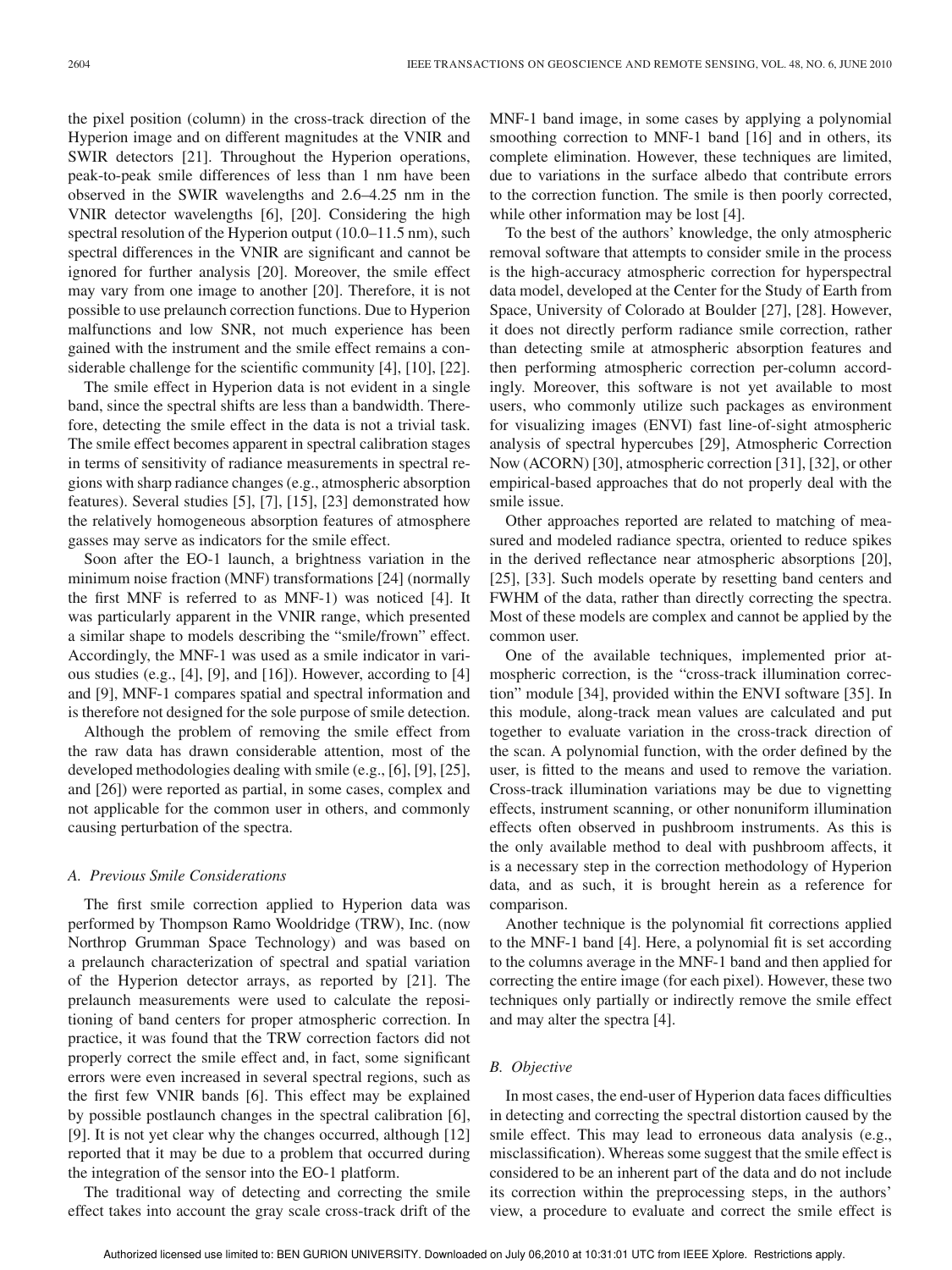

Fig. 1. Location of the four Hyperion images (Ki, Ke, Kk, and Kz) and the location of the Dana Geological National Park.

essential, and a scene-based method to tackle this problem must be developed.

Therefore, the prime objective of this paper is to explore the behavior of the smile effect in Hyperion data sets, to suggest a new method to minimize its effects and to examine the results in three stages: 1) a spectral match to moderate resolution atmospheric transmittance (MODTRAN) radiative transfer model [36]; 2) comparison to other common correction methods; and 3) examination of thematic classification. It should be noted that trend line smile correction (TLSC) is currently restricted only to the present case study and to the acquisition conditions as presented ahead.

## II. MATERIAL AND METHODS

#### *A. Research Area*

The research was conducted over the Arava Rift Valley (also known as the Dead Sea Transform), located in southern Israel and Jordan (Fig. 1). The arid climatic conditions of the research site are characterized by precipitation of less than 50 mm annually, little cloud cover, and intense radiation throughout the year. These conditions result in low vegetation cover and very well exposed lithology and consequently, the area is very suitable for remote sensing implementation, particularly for examining the proposed correction method of the smile effect for surface thematic mapping applications. Particularly, the research area includes the Dana Geology National Park (Fig. 1). Geologically, this site comprises rock formations ranging from Precambrian to Quaternary, including both igneous and sedimentary rocks, characterized by a mineralogical assembly composed of various clay and alteration minerals. The stratigraphy of the park was mapped by [37] and the lithology, mineralogy, and land forms are well documented (e.g., [38]–[42]). The

topography of the research area is generally flat to moderate with height differences of up to 700 m.

### *B. Data Preprocessing*

Four Hyperion images, covering the vicinity of the Arava Rift Valley were used for developing the proposed methodology. These images (referred hereafter as Kz, Kk, Ke, and Ki) (Fig. 1) are of different dates, location, and viewing angles. Furthermore, the view angles diverse from east to west in several images and from west to east in others. In order to achieve significant spectral signatures of the ground features, several preprocessing steps were applied, including radiometric calibration, noise reduction, and atmospheric correction.

The radiometric calibration was performed according to the manufacturer's instructions [36]. Noise reduction operations were then applied, in order to remove artifacts related to bad pixel phenomena and other factors for improving data SNR [14], [19], [43]. The striping effect, resulting from the Hyperion pushbroom system (bad pixels), was corrected by using a local destriping approach. Bad pixels were located and removed by using the nearest neighbor algorithm [6], [14], [16]. MNF transformation was applied to segregate noise from the data [8]. These noise-reducing procedures, however, were not set to remove the smile effect, to be discussed in the next section. Hence, the data were not yet subjected to atmospheric correction.

## *C. Smile Correction Approach*

Any smile correction methodology must consist of at least three stages: 1) smile detection and quantification; 2) correction of the detected cross-track variation; and 3) evaluation of the correction performance in light of the user requirements. As noted, Hyperion prelaunch smile estimates are inapplicable, as the smile appearance varies from scene to scene [20]. On the other hand, the MNF-1 gradient does not fully represent the smile effect [4]. Therefore, the smile effect must be determined according to inherent per scene indicators. Previous methods attempting to correct smile, such as column mean corrections (as in global destriping), applying a polynomial correction to the gray scale gradient in MNF-1, or even removing MNF-1 from the data and fitting low-order polynomials as in "cross-track illumination" [4], [9] are reported to result in distortion of the spectra [16]. Therefore, a precise modification to the MNF-1 band, based on the evaluation of the smile effect according to absorption features of well-mixed gases, is suggested.

The hypothesis behind this methodology takes into consideration the fact that MNF-1 consists of both spatial and spectral information. Therefore, its correction, according to exclusively spectrally derived parameters (e.g., atmospheric absorption features) will account for the smile effect in the data. Assuming that by isolating the spectral curvature effect component appearing in the first MNF and implementing a correction to it, the effect will be removed from the data during the inverse MNF stage with minimal influence on the spatial components that may contribute distortion of the spectra. The rationale of the described approach is to suggest an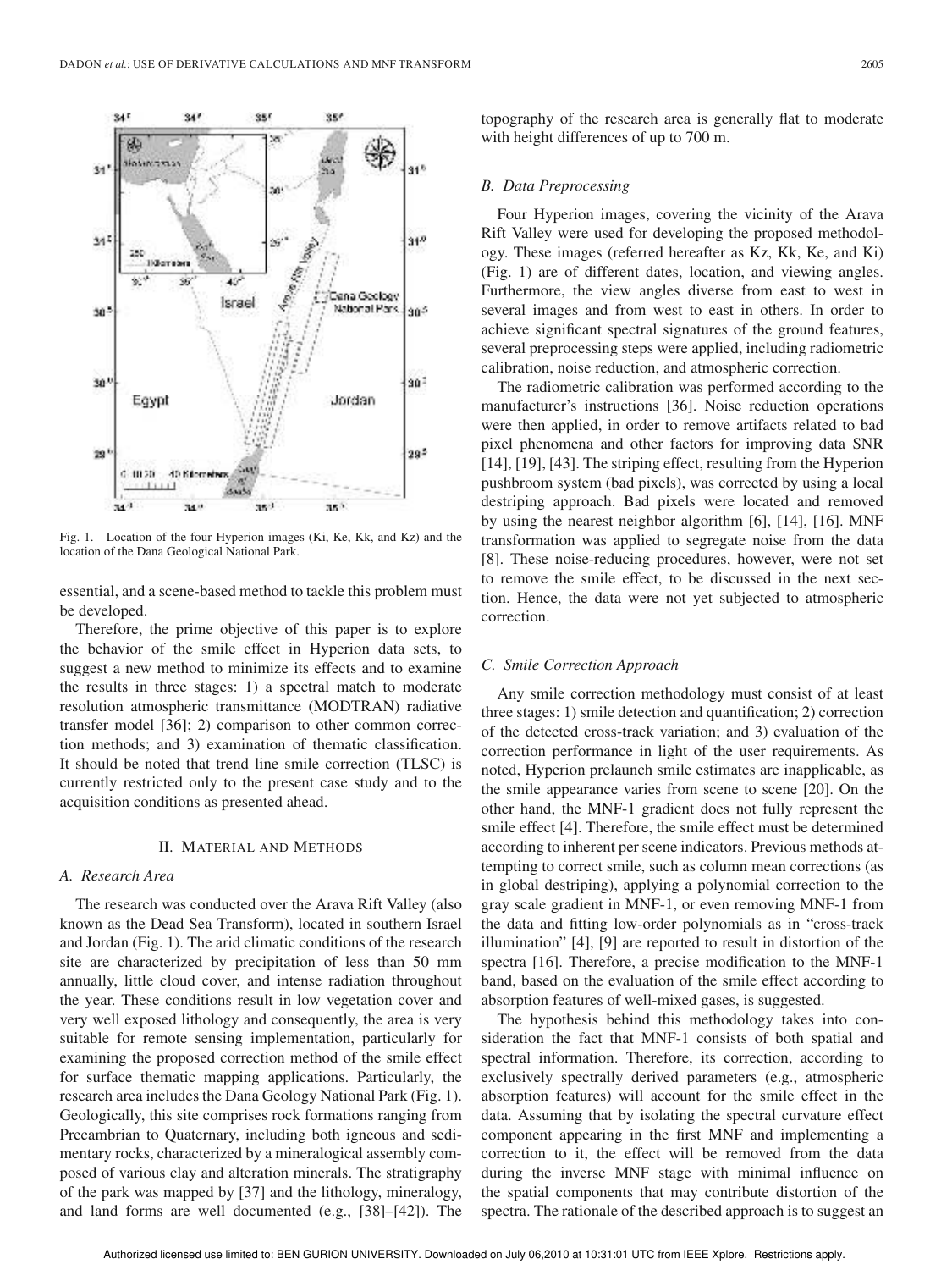

Fig. 2. Flowchart of the proposed TLSC methodology.

image-based spectral correction, for the main purpose of providing smile-corrected radiance data.

In order to evaluate the validity of this image-based approach, the procedure was carried out on four different images, acquired on different dates and viewing angles. A flowchart demonstrating the methodology is shown in Fig. 2. It includes a smile detection procedure that is performed by spectral comparison of the radiance image to the radiative transfer absorptions and by locating the minimal smile column in the data. The TLSC modifies the MNF-1 band according to the calculated smile drift from the minimal smile column. The corrected MNF band is than inserted into the inverse MNF procedure, converting the coherent data back to radiance values. The final stage is a spectral comparison to MODTRAN for validation purposes.

# *D. Smile Detection*

As previously explained (Section I-A), quantifying and correcting the smile effect in an individual image requires internal indicators. Therefore, it is necessary to define image-based parameters that will represent the smile effect as precisely as possible, beyond the MNF-1 procedures previously suggested [4], [16]. According to several works [7], [15], [23], [25], [33], absorption features of well-mixed gases, appear in both VNIR and SWIR regions (e.g.,  $O_2$  and  $CO_2$ , respectively); they are intense and lie within the relatively high-SNR spectral regions and, therefore, can be used as internal indicators for the smile effect. The well-mixed gas absorption features are limited in number; however, unlike surface features, they are relatively homogeneously spread across the image particularly in flat



Fig. 3. O<sub>2</sub> absorption curves around 772 nm of selected column means, across the scene Kz. Note the change in the angle of the slopes on both shoulders of the curves.

terrain areas [20]. Consequently, the  $O_2$  absorption near 760 nm was used to assess the smile effect in the VNIR region, while  $CO<sub>2</sub>$  absorption, at 2012 nm, was used for the SWIR. It is assumed that their spectral features are relatively similar and stable across the detector line array (columns).

A direct measurement of variation in the position of the absorption features across the Hyperion data set is not feasible, since the bands are centered in fixed locations. Furthermore, as noted, the well-mixed gas absorption features are relatively homogeneous and, therefore, do not exhibit pronounced changes in depth. However, a notable change in the angle of the slopes, on both sides of the absorption curve (shoulder), was apparent at different columns across the image (Fig. 3). Therefore, in order to detect possible cross-track variation in  $O_2$  and  $CO_2$ absorptions due to smile, the first derivative of the right-hand side shoulders  $(B')$  was calculated per pixel as follows:

$$
B' = \frac{B_2 - B_1}{\overline{\text{FWHM}}} \tag{1}
$$

where  $B_1$  is an absorption band image,  $B_2$  is the following band image (right shoulder), and FWHM is the average FWHM of these two bands. The calculation was applied to both  $O_2$  and CO<sup>2</sup> absorption band images for all four scenes.

When examining the column mean derivative values of the  $O_2$  (i.e.,  $B_1 = 772$ -nm band and  $B_2 = 782$ -nm band) and  $CO_2$ band images (i.e.,  $B_1 = 2012$ -nm band and  $B_2 = 2022$ -nm band), shown in Fig.  $4(a)$ –(d), the cross-track nonlinearity variation is seen for  $O_2$  average cross sections, as typically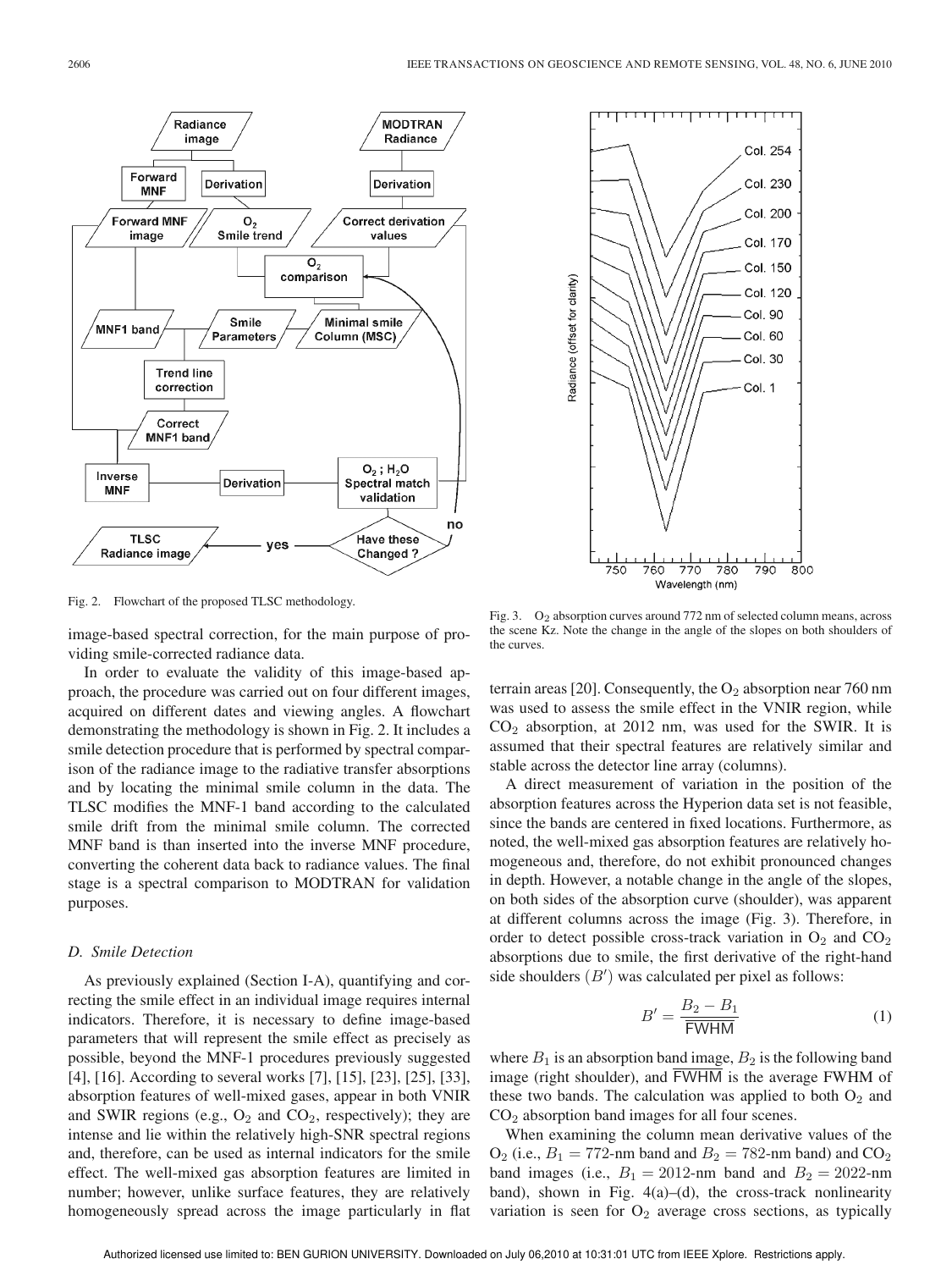

Fig. 4. Column mean derivative values of  $O_2$  around 772 nm and  $CO_2$  around 2012-nm band images of Kz, Kk, Ke, and Ki scenes (a, b, c, and d, respectively).

obtained from the gray scale scene in MNF-1 band images. In all data sets,  $O_2$  derivative values vary on both sides of the image and particularly, on the right-hand side. These findings demonstrate the nonsymmetric nature of the smile effect and its relation to the spatial location in the image (the field of view). Fig. 4 also suggests that in all four data sets, the smile effect is mostly dominant in the VNIR region, while the  $CO<sub>2</sub>$ derivative column mean displays only random noise, rather than significant cross-track nonlinearity variations. This stands in good agreement with other findings reported for the Hyperion data (e.g., [5], [20], and [21]). Based on these results, the steps detailed below were applied to the VNIR spectral region alone.

One of the challenges for correcting smile in an individual scene is determining which columns of the image are not disturbed by smile, referred hereinafter as *minimal smile columns* (MSC). Being an image-based correction, the smile detection method described here is based on the cross-track variance from the minimal smile column. For that purpose,  $O_2$  absorption features across the image were correlated with MODTRAN  $O<sub>2</sub>$ absorption features. MODTRAN radiance spectral absorptions were calculated for the time and location of the Hyperion scenes acquisition. Input information for MODTRAN included the Sun's azimuth, elevation, and zenith and the horizontal visibility (all obtained from Aeronet data of the region). Bright sand reflectance taken *in situ* (used also for EL) was chosen as background spectra (pixel). As the comparison between image reflectance and MODTRAN at sensor reflectance was done specifically to the gas absorption regions and by using a local derivative, no normalization had to be applied other than spectral resampling according to the Hyperion VNIR sensor.

Comparison of the MODTRAN derivative values and the image-based ones detected the location of the MSCs at columns 173, 32, 46, and 85 for the Kz, Kk, Ke, and Ki images, respectively. The MSCs served as reference factors in the correction methodology. Other authors have described similar smile detection methodologies that utilize atmospheric absorption features [5], [20], [25], [26], [33]. However, the technique described here differs from these methods, both in the detection and

correction approaches as will be further discussed in the flowing section.

# *E. TLSC*

The conditioning of the data in the correction methodology involved moderate adaptation to the MNF transformation. Parameters for these adaptations were derived according to the cross-track distance from the MSC mean derivative value. For that purpose, mean derivative values of O2 absorption were calculated for each column and compared to that of the MSC, formulating the smile function. A second-order polynomial function, referred hereafter as trend line (TL) was fitted to the smile function. The TL function was then scaled according to the MNF-1 values. Adaptation in the current study was simply performed by arithmetical addition and subtraction, rather than the accustomed polynomial fit [4], [9]. Moreover, the MSC was used for fine-tuning of the smile drifts. It is intended to prevent smoothing and maintain the spectral uniqueness of each pixel, while correcting the smile disturbance. Equation (2) formulates the calculation, termed hereafter as TLSC

$$
MNF-1_{TLSC} = \Sigma (X_{MNF} + (-TL_{CX}) \pm \Delta MSC) \qquad (2)
$$

where MNF- $1_{\text{TLSC}}$  is the corrected MNF-1 band image,  $X_{\text{MNF}}$ is the MNF-1 band image pixel,  $TL_{(CX)}$  is the TL scaled to MNF values (calculated for the column at which  $X_{\text{MNF}}$  is located), and ∆MSC is the remainder of the output column from the calculated MSC ratio.

The original MNF-1 band image, where the gray scale abnormal gradient appears [Fig.  $5(a)$ –(d)], is then replaced by the corrected band [Fig.  $5(e)$ –(h)]. According to the inverse MNF procedure, selected MNF bands (including the corrected MNF-1) are reconstructed backward to the radiance image domain [24]. The final stage of the TLSC is validation of the results. It is performed by comparing the obtained image derivative values with that computed for MODTRAN, by means of variance. The comparison is performed both for  $O_2$  (672 nm) and  $H<sub>2</sub>O$  (833 nm) absorption features' right shoulders. Thereafter, the resulting radiance TLSC image is subject to further processing, such as atmospheric correction and thematic classification.

# *F. Atmospheric Correction*

Whereas the results of the aforementioned steps can be further used to correct the image for atmospheric attenuation by various model-based methods, in this paper, the Atmospheric Correction Now (ACORN) model [30] was used. Ground truth samples, which included different land covers and surface components of several rock types, were measured using an Analytical Spectrometer Devices field spectrometer [44], both in the field and in the laboratory. The empirical line (EL) technique [45], based on selected spectra, was used for refining the atmospheric correction. EL calibration forces the image spectra to match reflectance spectra collected from the field, specifically a dark and bright target. The targets selected for the EL correction were chosen mainly according to their cross-track location and spectral albedo. The selected bright target was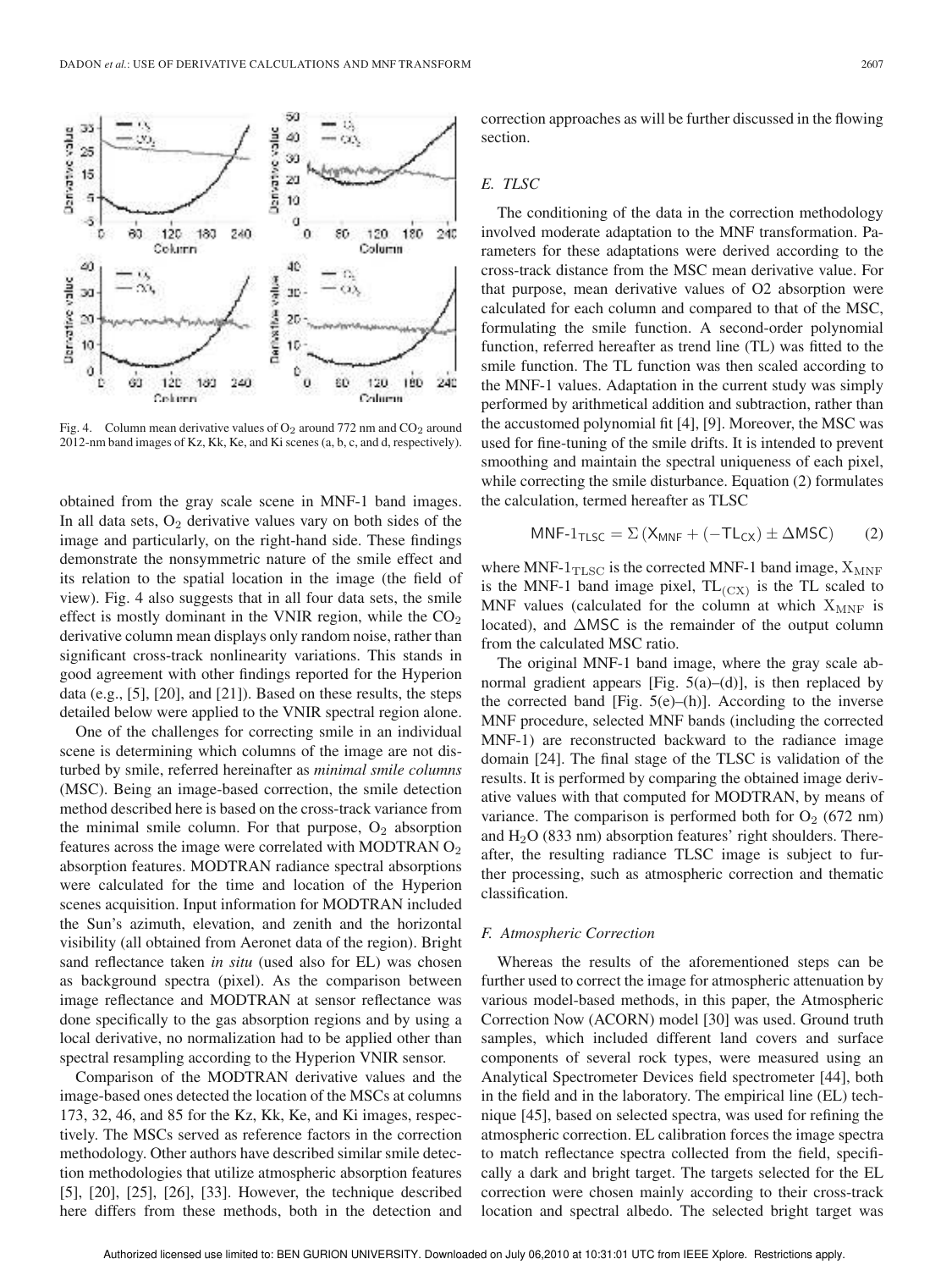

Fig. 5. Comparison between original MNF-1 band images [(a)–(d)] and the TL-corrected ones [(e)–(h)] for Kz, Kk, Ke, and Ki scenes.

sand, located in column number 10 and the dark one was porphyry granite at column 167. Both were collected from homogeneous areas and do not significantly lose their original properties due to transportation. Both locations are relatively close to the minimal smile columns. The final output product of this stage was a noise reduced reflectance Hyperion image.

#### *G. Classification*

In order to differentiate among rock formations within the research area, several classification methods embedded in ENVI software [35] were applied. The pixel purity index (PPI) [46] was used to find the most "spectrally pure" pixels (endmembers) in the image. The results of the PPI were used as input for the n-Dimensional Visualizer tool in ENVI [47]. The coordinates of the points in n-space consist of "n" values that are the spectral reflectance values in each band for a given pixel. The distribution of these points in n-space was then used to estimate the number of spectral endmembers and their pure spectral signatures. Fifteen endmembers were extracted from the aforementioned stage and introduced into the spectral angle mapper (SAM) supervised classification method [47], [48], which was applied to the images before and after correction. The SAM method uses an  $n$ -dimensional angle to match pixels to reference spectra. The advantage of this technique lies in the fact that it is relatively insensitive to illumination and albedo effects [49]. The final output product was a thematic geology map. The classification procedures were performed on both the TLSC reflectance image and a noncorrected reflectance image of the research site (both include the EL correction).

## III. RESULTS AND DISCUSSION

# *A. Smile Correction Results*

One of the immediate outcomes of the TLSC procedure is reduction of the near atmospheric absorption spikes, as shown



Fig. 6. Example of a VNIR reflectance spectral curve of an image pixel (Ke, x:11, Y:331) (thin line) before and (thick line) after TLSC correction. No EL or any other smoothing was applied.

in Fig. 6. This figure shows an example of a VNIR reflectance spectral curve, before and after TLSC correction and prior to the EL smoothing. Note the diminution of spikes near the atmospheric water-vapor absorptions at 940  $\mu$ m, which, in current data sets, were more dominant than spikes near the  $760-\mu m$ absorption.

The effectiveness and accuracy of the TLSC performance was quantified by calculating the  $O_2$  derivative of the TLSC radiance output image and comparing it with a MODTRAN derivation of the same band. A similar analysis was also performed for  $H<sub>2</sub>O$  absorption feature at 823 nm. In both cases, the spectral match was determined by computing the *deviation*

$$
Deviation = \sqrt{(n - MODTRANn)^2}
$$
 (3)

where n is the column's mean derivative and MODTRAN is the respective MODTRAN derivative. Therefore, lower crosstrack deviation indicates less smile interference in the data. Fig. 7(a)–(d) shows  $O_2$  spectral cross-track deviation before and after the TLSC, revealing the finding that the cross-track deviations of the corrected  $O_2$  absorption features are, on average, seven times lower than the original for all data sets and up to 12 times lower for the right-hand side. For the  $H_2O$  absorption case [Fig. 7(e)–(h)], TLSC data sets showed a decrease in deviation by two and ten for the average and for the righthand side, respectively.  $H_2O$  deviation values were generally higher. This may be either the outcome of abnormalities in water vapor, a miscalculation of water vapor carried out by MODTRAN for this specific data set, or a lower degree of correction for this spectral region. As the water vapor for all data sets was extracted in the ACORN atmospheric correction procedure and was found to be consistent, it is assumed that a combination of the second and the third explanations is the main reason for the higher deviation.

Results of the TLSC were also compared to available methods commonly used in the preprocessing of Hyperion data, i.e., the "cross-track illumination correction" module of ENVI, originally designed to remove the cross-track illumination variation of an image, and the polynomial smoothing correction, frequently applied to the MNF-1 band. Fig. 8 shows the crosstrack deviation of derivative values of  $O_2$  [Fig. 8(a)–(d)] and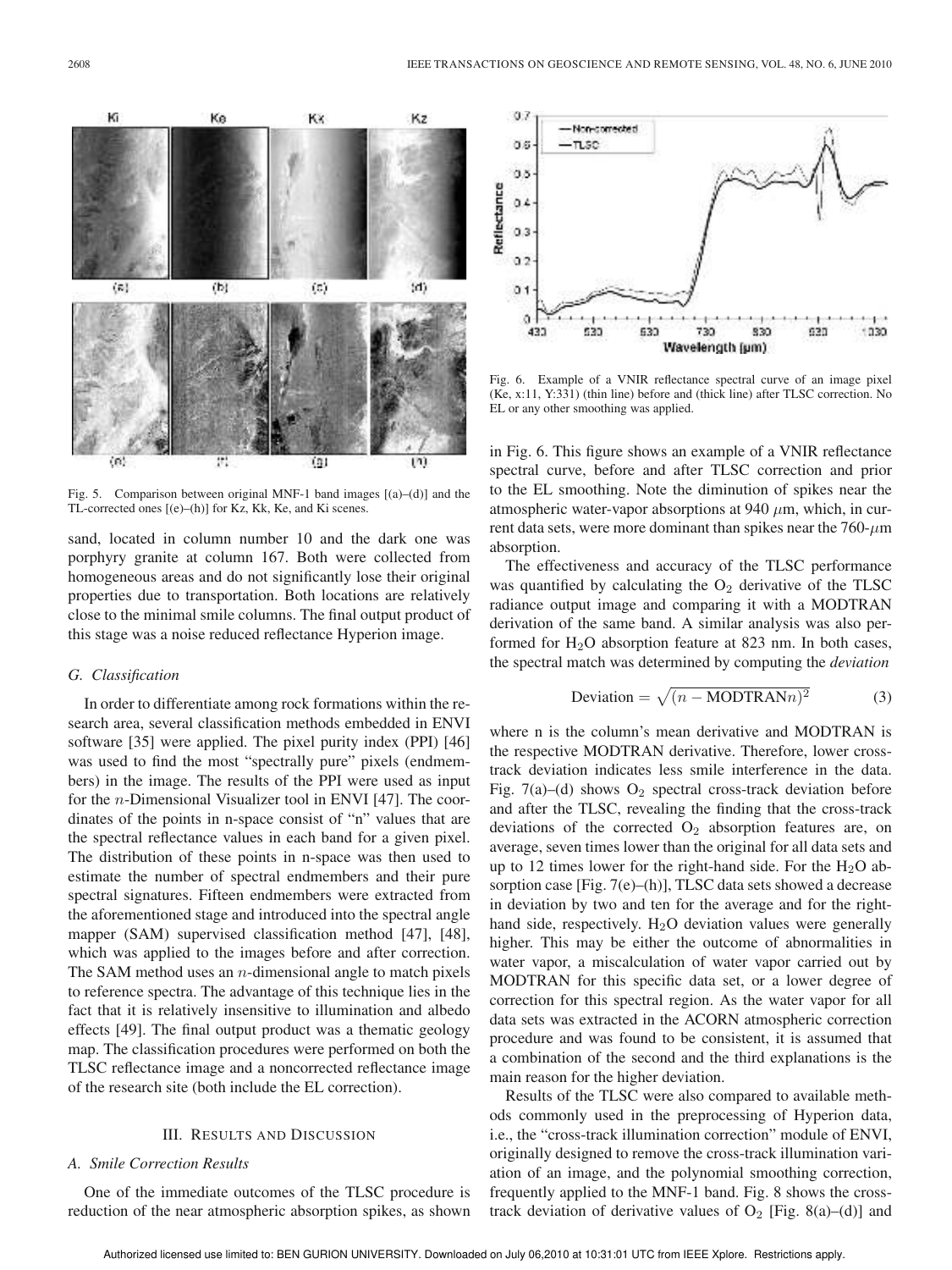

Fig. 7. Deviation of  $O_2$  column mean derivative values (around 772 nm) from the minimal smile column value across Kz, Kk, Ke, and Ki scenes [(a), (b), (c), and (d), respectively], (in gray) before and (in black) after the TLSC. Respectively, (e)–(h) present the results for  $H<sub>2</sub>O$  (at 823 nm).

 $H<sub>2</sub>O$  [Fig. 8(e)–(h)] from that of the minimal smile column, for the tested correction methods. The polynomial and crosstrack illumination correction methods exhibit higher values of deviation compared to those derived by the proposed TLSC procedure, except for one data set (Kz), where values of the  $O<sub>2</sub>$  absorption were similar [Fig. 8(a)]. Quantitative values of the deviations are presented in Table I. It can be seen that, on average, the TLSC reduces the cross-track variations by a factor of eight for both absorptions. TLSC exceeded the cross-track illumination correction (ENVI) on average by a factor of six and the polynomial MNF-1 smoothing correction by a factor of nine (Table I).

Subsequent to applying the ACORN atmospheric correction in conjunction with the EL method, a final evaluation of the preprocessing effectiveness was carried out in terms of reliability of the reflectance spectra for classification of the research area. In order to verify that the main contribution to an improved classification comes from TLSC, rather than the EL correction, the comparison of classification results for the noncorrected and TLSC data sets was performed subsequent to the EL correction as well as MNF procedure.

The thematic classification procedure was first applied to VNIR reflectance images processed by ACORN and EL correction, both to the noncorrected and the TLSC images. Fig. 9 shows the core of the difficulty tackled in the current research. As can be seen, the classification results prior the TLSC procedure [Fig. 9(a)], distinguish between most of the different



Fig. 8. Standard deviation of  $O<sub>2</sub>$  column mean derivative values (around 772 nm), from derivative values of the minimal smile column value across Kz, Kk, Ke, and Ki scenes [(a), (b), (c), and (d), respectively], subsequent to different smile corrections: the (gray) polynomial fit correction, the (thin black) ENVI cross-track illumination correction, and the (thick black) TL correction. Respectively, (e)–(h) present the results for  $H<sub>2</sub>O$  (at 823 nm).

classes (rock types) appearing in the research area, excluding the right-hand side of the image, for which only one class was assigned. However, in the classification results of the TLSC image [Fig. 9(b)], several different classes appear. The final classification map, produced using both TLSC VNIR and the SWIR spectral regions, resembles the 1 : 50 000 geology map of the research area (mapping results will be elaborated on in a separate paper), indicating that the TLSC improves spectral reliability to a level that significantly increases the thematic mapping potential of the Hyperion data.

## IV. SUMMARY AND CONCLUSION

Theoretically, the Hyperion data should provide improved geological information that currently cannot be obtained by any other space borne system. Nevertheless, the Hyperion data were found to be relatively noisy (average SNR of 40), in which significant smile effects were embedded that were difficult to handle by the common end-user. A straightforward method to detect and correct the smile effect is suggested in this paper. First, the VNIR and SWIR sensors were examined for the smile effect magnitude and then, a conceptually new correction method termed TLSC was applied. For the current data, only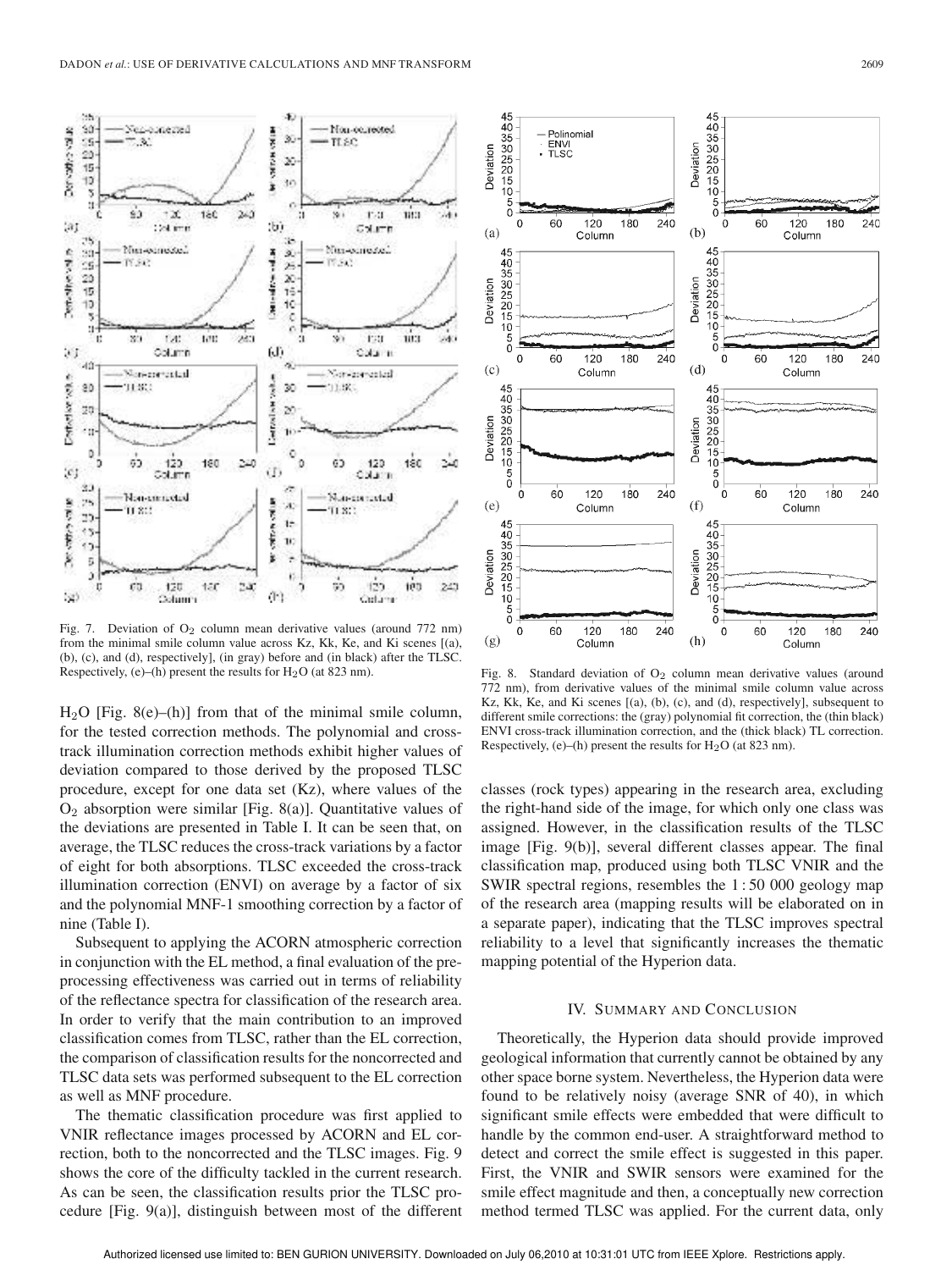TABLE I DEVIATION OF THE DERIVATIVE VALUES OF O2 ABSORPTIONS (AT 772 nm) AND H<sub>2</sub>O ABSORPTIONS (AT 823 nm) FROM DERIVATIVE VALUE OF THE MINIMAL SMILE COLUMNS IN DIFFERENT IMAGES AND ACCORDING TO DIFFERENT CORRECTION METHODS: 1) NONCORRECTED IMAGE; 2) POLYNOMIAL CORRECTION; 3) ENVI CROSS-TRACK ILLUMINATION CORRECTION; AND 4) TLSC. AVERAGED VALUES OF BOTH THE RIGHT-HAND SIDE AND THE ENTIRE IMAGE ARE PRESENTED

| Absorption     | Correction    | Ki             |                | Ke             |                | Кk    |                | Kz           |                |
|----------------|---------------|----------------|----------------|----------------|----------------|-------|----------------|--------------|----------------|
| feature        | method        | Right          | Entire         | Right          | Entire         | Right | Entire         | <b>Right</b> | Entire         |
| O <sub>2</sub> | Non corrected | 30             | 6              | 33             | $\overline{7}$ | 37    | 8              | 30           | 8              |
|                | Polynomial    | 24             | 14             | 21             | 15             | 9     | $\overline{4}$ | 6            | $\overline{2}$ |
|                | <b>ENVI</b>   | 8              | 6              | 8              | 6              | 8     | 6              | 3            | 1              |
|                | <b>TLSC</b>   | 6              |                | 3              | 0.8            | 3     |                | 5            | $\overline{2}$ |
|                |               |                |                |                |                |       |                |              |                |
| $H_2O$         | Non corrected | 22             | $\tau$         | 37             | $\tau$         | 37    | 16             | 34           | 12             |
|                | Polynomial    | 17             | 21             | 37             | 35             | 35    | 38             | 37           | 36             |
|                | <b>ENVI</b>   | 18             | 16             | 22             | 23             | 34    | 35             | 34           | 35             |
|                | <b>TLSC</b>   | $\overline{3}$ | $\overline{2}$ | $\overline{2}$ | $\overline{2}$ | 10    | 10             | 14           | 13             |



Fig. 9. VNIR-based classification after atmospheric and EL correction, for (a) nonsmile-corrected and (b) TLSC images.

the VNIR sensor was found to have a significant smile effect and therefore, this element was further studied.

The concept of TLSC is based on assessing the smile effect, using image-based cross-track derivation values of atmospheric absorption features, according to which, normalized parameters are arithmetically subtracted or added to the MNF band that embodies smile noise (commonly the first MNF). In this manner, the MNF band image was modified strictly according to image-based spectral parameters, while keeping its originality. The TLSC MNF band image was finally used to reconstruct the original radiance image to provide smile-corrected radiance data. Evaluation of the smile effect correction performance was carried out in three stages: 1) matching  $O_2$  and  $H_2O$  absorption features across the data set with MODTRAN absorption features; 2) comparison with other commonly used methods; and 3) comparing spectral retrieval of selected targets with thematic mapping of the Dana Geology National Park area in southeastern Jordan. At each stage, the TLSC results consistently and significantly outperformed the noncorrected data and other methods tested. In addition, TLSC significantly reduces spikes

near 940-nm water-vapor absorption region, implying that although TLSC does not deal directly with band-to-band smile differences, by using MNF the correction is applied to all bands.

The success of TLSC in correctly revealing geological features over four particular scenes is encouraging. It is likely that correction of Hyperion data over other homogeneous arid areas would yield positive results. It is admitted, however, that until the proposed method be successfully tested on other environments and acquisition conditions it is not robust. The TLSC should be examined for the cases of: (a) airborne imaging spectrometers; (b) low to medium smile; (c) rough terrain; and (d) in the presence of particular spatial patterns such as those of clouds or coastal lines. These all are subject to future research. Finally, it is our hope that the effectiveness of TLSC will improve the accessibility of Hyperion data and possibly, of future pushbroom hyperspectral spaceborne missions.

# ACKNOWLEDGMENT

The authors would like to thank Dr. M. Beyth and Dr. O. Crouvi (Geological Survey of Israel), R. Lugasi (Tel Aviv University), and Dr. N. Panov (Jacob Blaustein Institutes) for the support and instructive advice and to A. Goldberg and M. Adar for the helpful administrative support. The authors would also like to thank the anonymous reviewers for their constructive remarks. Atmospheric attributes for this paper were obtained from Aeronet (http://aeronet.gsfc.nasa.gov).

#### **REFERENCES**

- [1] P. Mouroulis, R. O. Green, and T. G. Chrien, "Design of pushbroom imaging spectrometers for optimum recovery of spectroscopic and spatial information," *Appl. Opt.*, vol. 39, no. 13, pp. 2210–2220, May 2000.
- [2] C. O. Davis, M. E. Kappus, J. H. Bowles, J. Fisher, J. A. Antoniades, and M. Carney, "Calibration, characterization, and first results with the Ocean PHILLS hyperspectral imager," *Proc. SPIE*, vol. 3753, pp. 160–168, Oct. 1999.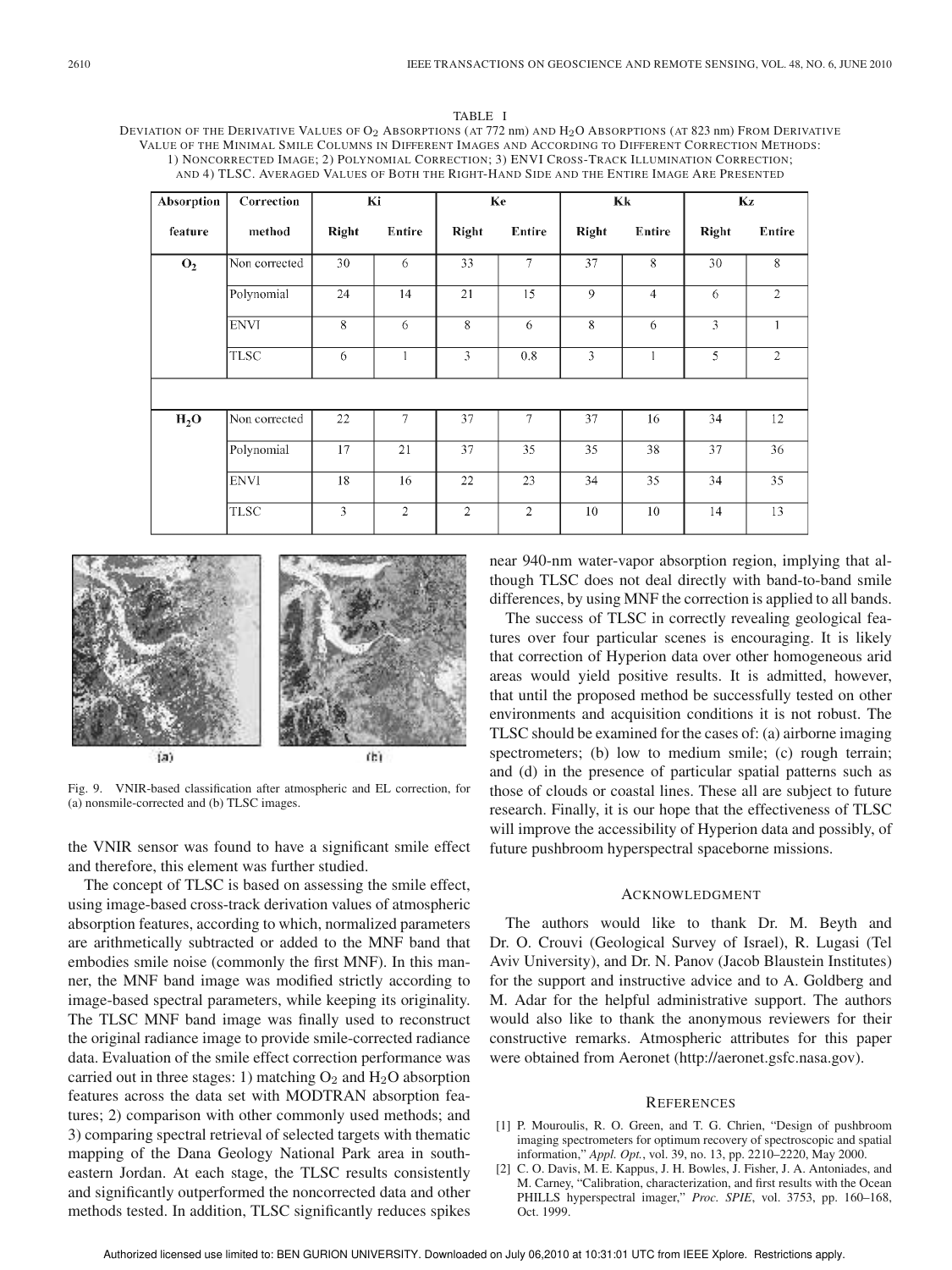- [3] S. F. Biggar, K. J. Thome, and W. Wisniewski, "Vicarious radiometric calibration of EO-1 sensors by reference to high-reflectance ground targets," *IEEE Trans. Geosci. Remote Sens.*, vol. 41, no. 6, pp. 1174–1179, Jun. 2003.
- [4] D. L. B. Jupp, B. Datt, T. R. McVicar, T. G. Van Niel, J. S. Pearlman, J. L. Lovell, and E. A. King, "Improving the analysis of Hyperion rededge index from an agricultural area," *Proc. SPIE*, vol. 4898, pp. 1–15, Jun. 2003.
- [5] R. A. Neville, L. Sun, and K. Staenz, "Detection of spectral line curvature in imaging spectrometer data," *Proc. SPIE*, vol. 5093, pp. 144–154, Sep. 2003.
- [6] K. Staenz, R. A. Neville, S. Clavette, R. Landry, and H. P. White, "Retrieval of surface reflectance from Hyperion radiance data," *IEEE Geosci. Remote Sens. Lett.*, vol. 1, no. 2, pp. 1419–1421, Apr. 2002.
- B. Cairns, B. E. Carlson, R. X. Ying, A. A. Lacis, and V. Oinas, "Atmospheric correction and its application to an analysis of Hyperion data," *IEEE Trans. Geosci. Remote Sens.*, vol. 41, no. 6, pp. 1232–1245, Jun. 2003.
- [8] R. O. Green, "Spectral calibration requirement for Earth-looking imaging spectrometers in the solar-reflected spectrum," *Appl. Opt.*, vol. 37, no. 4, pp. 683–690, Feb. 1998.
- [9] D. G. Goodenough, A. Dyk, O. Niemann, J. S. Pearlman, H. Chen, T. Han, M. Murdoch, and C. West, "Processing Hyperion and ALI for forest classification," *IEEE Trans. Geosci. Remote Sens.*, vol. 41, no. 6, pp. 1321–1331, Jun. 2003.
- [10] S. G. Ungar, J. S. Pearlman, J. A. Mendenhall, and D. Reuter, "Overview of the Earth Observing One (EO-1) mission," *IEEE Trans. Geosci. Remote Sens.*, vol. 41, no. 6, pp. 1149–1159, Jun. 2003.
- [11] S. G. Ungar, "Technologies for future Landsat missions," *Photogramm. Eng. Remote Sens.*, vol. 63, no. 7, pp. 901–905, Jul. 1997.
- [12] J. S. Pearlman, P. S. Barry, C. C. Segal, J. Shepanski, D. Beiso, and S. L. Carman, "Hyperion, a space-based imaging spectrometer," *IEEE Trans. Geosci. Remote Sens.*, vol. 41, no. 6, pp. 1160–1173, Jun. 2003.
- [13] F. A. Kruse, J. W. Boardman, and J. F. Huntington, "Comparison of airborne hyperspectral data and EO-1 Hyperion for mineral mapping," *IEEE Trans. Geosci. Remote Sens.*, vol. 41, no. 6, pp. 1388–1400, Jun. 2003.
- [14] G. P. Asner and K. B. Heidebrecht, "Imaging spectroscopy for desertification studies: Comparing AVIRIS and EO-1 Hyperion in Argentina drylands," *IEEE Trans. Geosci. Remote Sens.*, vol. 41, no. 6, pp. 1283– 1296, Jun. 2003.
- [15] R. O. Green, B. E. Pavri, and T. G. Chrien, "On-orbit radiometric and spectral calibration characteristics of EO-1 Hyperion derived with an underflight of AVIRIS and *in situ* measurements at Salar de Arizaro, Argentina," *IEEE Trans. Geosci. Remote Sens.*, vol. 41, no. 6, pp. 1194– 1203, Jun. 2003.
- [16] B. Datt, T. R. McVicar, T. G. Van Niel, D. L. B. Jupp, and J. S. Pearlman, "Preprocessing EO-1 Hyperion hyperspectral data to support the application of agricultural indexes," *IEEE Trans. Geosci. Remote Sens.*, vol. 41, no. 6, pp. 1246–1259, Jun. 2003.
- [17] L. Bruzzone and C. Persello, "A novel approach to the selection of spatially invariant features for the classification of hyperspectral images with improved generalization capability," *IEEE Trans. Geosci. Remote Sens.*, vol. 47, no. 9, pp. 3180–3191, Sep. 2009.
- [18] R. Gersman, E. Ben-Dor, M. Beyth, D. Avigad, M. Abraha, and A. Kibreab, "Mapping of hydrothermally altered rocks by the EO-1 Hyperion sensor, northern Danakil depression, Eritrea," *Int. J. Remote Sens.*, vol. 29, no. 13, pp. 3911-3936, 2008.
- [19] F. A. Kruse, J. W. Boardman, and J. F. Huntington, "Comparison of EO-1 Hyperion and airborne hyperspectral remote sensing data for geologic applications," in *Proc. SPI Aerosp. Conf.*, Big Sky, MO, Mar. 9–16, 2002, vol. 6.0102, p. 12.
- [20] R. A. Neville, L. Sun, and K. Staenz, "Spectral calibration of imaging spectrometers by atmospheric absorption feature matching," *Can. J. Remote Sens.*, vol. 34, pp. 29–42, 2008.
- [21] L. Liao, P. Jarecke, D. Gleichauf, and R. Hedman, "Performance characterization of the Hyperion imaging spectrometer instrument," *Proc. SPIE*, vol. 4135, pp. 264–275, Nov. 2000.
- [22] D. X. Kerola, C. J. Bruegge, H. N. Gross, and M. C. Helmlinger, "Onorbit calibration of the EO-1 Hyperion and Advanced Land Imager (ALI) sensors using the LED spectrometer (LSpec) automated facility," *IEEE Trans. Geosci. Remote Sens.*, vol. 47, no. 4, pp. 1244–1255, Apr. 2009.
- [23] S. Delwart, R. Preusker, L. Bourg, R. Santer, D. Ramon, and J. Fischer, "MERIS in-flight spectral calibration," *Int. J. Remote Sens.*, vol. 28, no. 3/4, pp. 479–496, Feb. 2007.
- [24] A. A. Green, M. Berman, P. Switzer, and M. D. Craig, "A transformation for ordering multispectral data in terms of image quality with implications for noise removal," *IEEE Trans. Geosci. Remote Sens.*, vol. 26, no. 1, pp. 65–74, Jan. 1988.
- [25] B. Gao, M. J. Montes, and C. O. Davis, "Refinement of wavelength calibrations of hyperspectral imaging data using a spectrummatching technique," *Remote Sens. Environ.*, vol. 90, no. 4, pp. 424–433, Apr. 2004.
- [26] P. S. Barry, J. Shepanski, and C. Segal, "On-orbit spectral calibration verification of Hyperion," in *Proc. IEEE IGARSS*, 2001, vol. 6, pp. 2535–2537.
- [27] S. Liang and H. Fang, "An improved atmospheric correction algorithm for hyperspectral remotely sensed imagery," *IEEE Geosci. Remote Sens. Lett.*, vol. 1, no. 2, pp. 112–117, Apr. 2004.
- [28] Q. Zeng, B. C. Kindel, and A. F. H. Goetz, "The high accuracy atmospheric correction for hyperspectral data (HATCH) model," *IEEE Trans. Geosci. Remote Sens.*, vol. 41, no. 6, pp. 1223–1231, Jun. 2003.
- [29] ENVI User's Guide, ENVI Ver. 4.1, RSI Boulder, CO, 2004.
- [30] R. Green, "Atmospheric Correction Now (ACORN)," d.b.I. LLC, ed., available from Analytical Imaging and Geophysics LLC., 2001.
- [31] R. Richter, "A spatially adaptive fast atmospheric correction algorithm," *Int. J. Remote Sens.*, vol. 17, no. 6, pp. 1201–1214, Apr. 1996.
- [32] R. Richter and D. Schlapfer, "Considerations on water vapor and surface reflectance retrievals for a spaceborne imaging spectrometer," *IEEE Trans. Geosci. Remote Sens.*, vol. 46, no. 7, pp. 1958–1966, Jul. 2008.
- [33] L. Guanter, R. Richter, and J. Moreno, "Spectral calibration of hyperspectral imagery using atmospheric absorption features," *Appl. Opt.*, vol. 45, no. 10, pp. 2360–2370, Apr. 2006.
- [34] R. E. Kennedy, W. B. Cohen, and G. Takao, "Empirical methods to compensate for a view-angle-dependent brightness gradient in AVIRIS imagery," *Remote Sens. Environ.*, vol. 62, no. 3, pp. 277–291, Dec. 1997.
- [35] The Environment for Visualizing Images, Res. Syst. Inc., Boulder, CO, 2008.
- [36] R. Beck, "EO-1 User Guide," Version 2.3, 2003. [Online]. Available: http://eo1.usgs.gov
- [37] I. Rabb'a, The Geology of the Al Qurayqira (Jabal Hamra Faddan): Map Sheet No 3051 II. Amman1994.
- [38] M. Beyth, J. Henkel, and R. Geerken, Applying image processing technique and reflectance measurements combined with detailed field work for analyzing TM data of an arid area, southern Israel, vol. 11, 1998.
- [39] M. Atallah, "Application of remote sensing and field techniques to tectonic problems of the dead sea rift in Jordan," Ph.D. dissertation, Technischen Univ., Munchen, Germany, 1986.
- [40] F. Bender, *Geology of Jordan, Contribution to the Geology of the World*. Berlin, Germany: Gebrüder Borntraeger, 1974.
- [41] S. J. McLaren, D. D. Gilbertson, J. P. Grattan, C. O. Hunt, G. A. T. Duller, and G. A. Barker, "Quaternary palaeogeomorphologic evolution of the Wadi Faynan area, southern Jordan," *Palaeogeogr. Palaeoclimatol. Palaeoecol.*, vol. 205, no. 1/2, pp. 131–154, Mar. 2004.
- [42] G. Barker, O. H. Creighton, D. Gilbertson, C. O. Hunt, D. J. Mattingley, S. J. McLaren, D. C. Thomas, and G. C. Morgan, "The Wadi Faynan project, southern Jordan: A preliminary report on geomorphology and landscape archaeology," *Levant*, vol. 29, pp. 19–41, 1997.
- [43] B. E. Hubbard, J. K. Crowley, and D. R. Zimbelman, "Comparative alteration mineral mapping using visible to shortwave infrared (0.4– 2.4 µm) Hyperion, ALI, and ASTER imagery," *IEEE Trans. Geosci. Remote Sens.*, vol. 41, no. 6, pp. 1401–1410, Jun. 2003.
- [44] ASD, Tutorial, Analytical Spectral Devices, Boulder, CO, 2002.
- [45] M. Smith and E. J. Milton, "The use of the empirical line method to calibrate remotely sensed data to reflectance," *Int. J. Remote Sens.*, vol. 20, no. 13, pp. 2653–2662, Sep. 1999.
- [46] J. W. Boardman, F. A. Kruse, and R. O. Green, "Mapping target signatures via partial unmixing of AVIRIS data," in *Proc. Summaries 5th JPL Airborne Earth Sci. Workshop*, 1995, pp. 23–26.
- [47] J. W. Boardman, "Automating spectral unmixing of AVIRIS data using convex geometry concepts," in *Proc. 4th Annu. JPL Airborne Geosci. Workshop*, Pasadena, CA, 1993, vol. 1, pp. 11–14.
- [48] J. Chen, J. Xiuping, Y. Wei, and B. Matsushita, "Generalization of subpixel analysis for hyperspectral data with flexibility in spectral similarity measures," *IEEE Trans. Geosci. Remote Sens.*, vol. 47, no. 7, pp. 2165– 2171, Jul. 2009.
- [49] F. A. Kruse, A. B. Lefkoff, J. W. Boardman, K. B. Heidebrecht, A. T. Shapiro, P. J. Barloon, and A. F. H. Goetz, "The spectral image processing system (SIPS)—Interactive visualization and analysis of imaging spectrometer data," *Remote Sens. Environ.*, vol. 44, no. 2/3, pp. 145– 163, May/Jun. 1993.